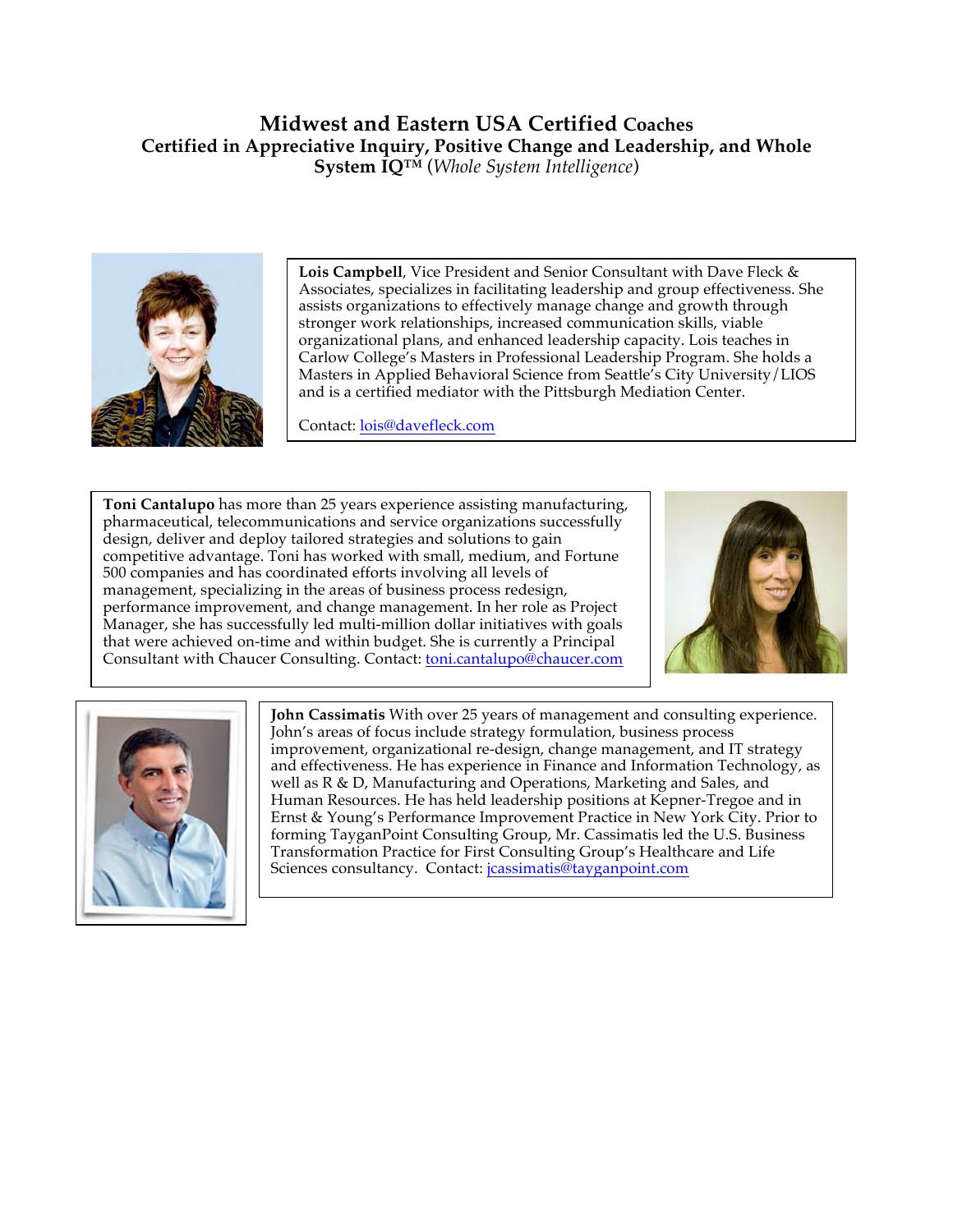**N. Dini Checko, MA,** offers an appreciative and intuitive approach to coaching, training and development, and organizational effectiveness. She uses her diverse background, education, training in human systems health, and multi-cultural experience to aid her clients in being more effective as individuals within an organization or system. Dini holds a Bachelor of Science from the School of Business at Rutgers University and a Masters in Organizational Psychology from Columbia University. She is a member of the NJ Organizational Development Network and currently is revamping the training programs for an environment focused New Jersey non-profit Contact: nchecko@hotmail.com





**Donni Perry, M.Ed**, with 30 years' experience teaching general and special education students, works at the College of William and Mary with the Virginia Department of Education (VDOE) Training and Technical Assistance Center (T/TAC) to conduct professional development sessions and provide technical assistance and coaching to teachers and administrators. She partners with school teams to implement systems change initiatives to enhance student and staff performance. She guides faculties, parents and students through an Appreciative Inquiry (AI) process to discover themselves at their best. Donni is a faculty member for Evocative Coaching training at the Center for School Transformation and Lead Learner. Contact: ddavisperry@wm.edu

**Julie DeSot, DM.**, has 20 years project management, consulting, and coaching experience, in both the public and private sector. For the past 11 years, her experience has focused on supporting the TSA, the Marine Corps, and the Navy. Her skills and knowledge include providing consult, services, and leadership in Information Technology projects and lifecycle management, knowledge management, and process definition and evaluation, plus coaching senior leaders in the development and implementation of business and financial strategies. Julie utilizes best business practices in meeting clients' needs. She earned her Doctor of Management at the University of Maryland, University College. Contact: julie@desotsolutions.com





**Dave Fleck, MA**, began his Executive Coaching and Team Development business in 1998, incorporated in 2012 as the Center for Organizational Success, Inc. with Dave serving as CEO and Principal Advisor & Executive Coach. Prior to that, Dave was Director of Organizational Effectiveness with Johnson & Johnson and Team Leader of Organization Development (OD) with AT&T Consumer Communications. He gained management/ leadership experience on the management team at AT&T Bell Laboratories and Raytheon Company, as well as in a 6-year assignment with the US Government as a senior specialist supporting counter-espionage/counter-terrorism efforts. He taught Leadership & Collaboration as an Adjunct Professor in the graduate engineering program at Polytechnic Institute of New York University (NYU). Dave has a graduate degree in Leadership and Organizational Development from City University/The Leadership Institute of Seattle. Contact: dave@c4os.com.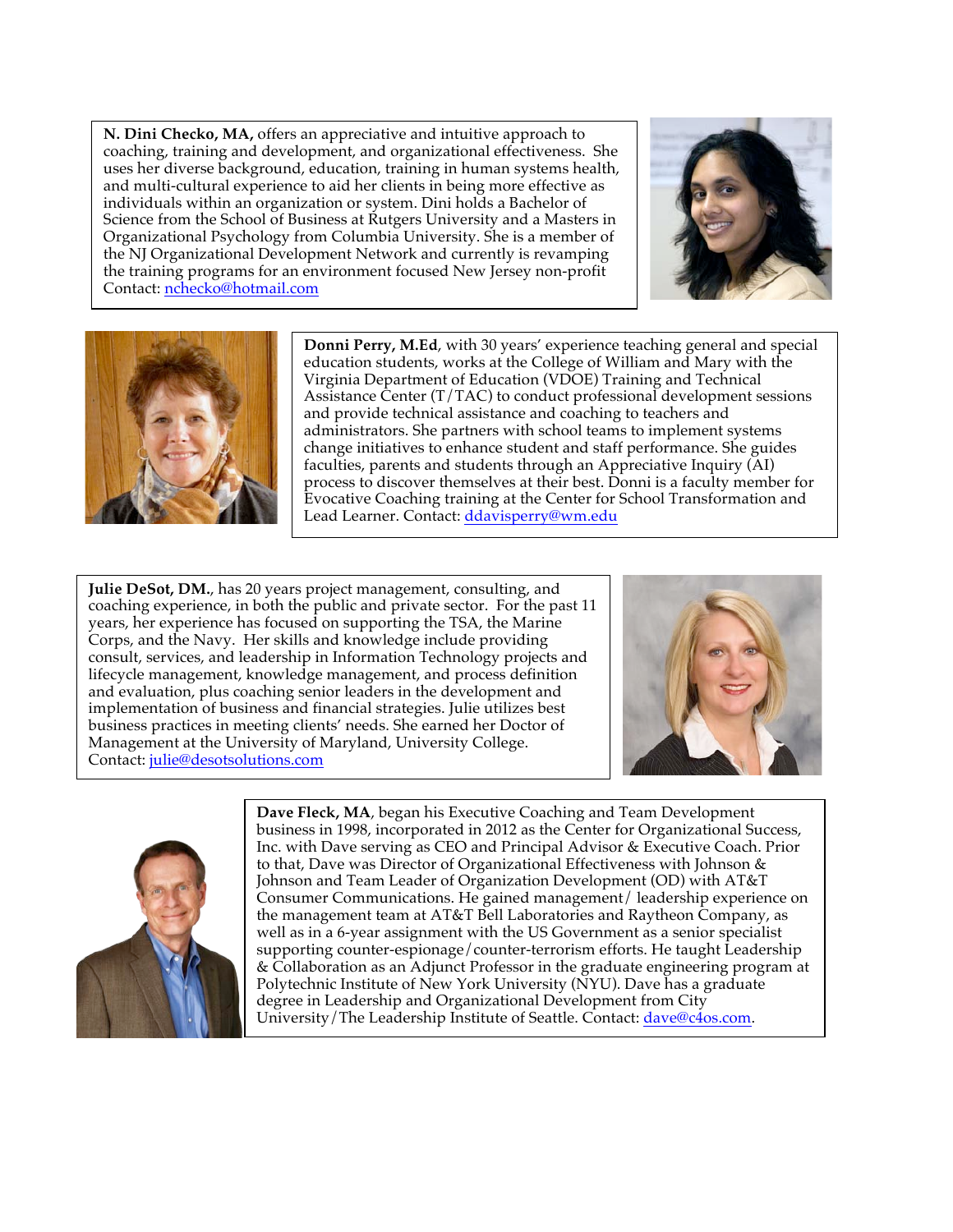

Associate Vice President and Senior Consultant with TayganPoint Consulting Group, **Amy Flynn, M.Ed and MBA,** has worked in the Pharmaceutical and Medical Device/Diagnostic industries for over 18 years across a variety of functional areas, including operations, marketing and business development. She has led major change initiatives, including mergers, acquisitions and partnership start-ups. She combines a strong process orientation with an interest in internally driven motivation to shift organizational action toward a long-term vision. Amy holds an M.Ed. in Counseling Psychology, Temple University, an MBA from Rutgers Graduate School of Management, and a BS from Rutgers College of Engineering.

Contact: amy@tayganpoint.com

**Mary Ann Jackson** founded LTC Consulting & Training to focus on developing high performing individuals and teams. She brings over 25 years of experience in operations, executive leadership, and organization development consulting. Mary Ann holds an MA in Applied Behavioral Science, with an emphasis on consulting and coaching in organizations, from Bastyr University/LIOS. She is thus uniquely qualified to assist leaders in team development, resolving conflict, strategic planning, and operations improvement. Currently she was the Asst. General Manager for the transit authority in Atlanta, GA and now works in the Seattle/ Tacoma area. Contact: ltcconsulting@msn.com

**Clay Jacobs**, Lead Coach with FutureCoachNow, is an ordained United Methodist minister with forty years experience in working with churches and pastors in developing an intentional ministry of transformation. Clay received a Master of Divinity from Candler School of Theology at Emory University. He served for seven years as Executive Director of The office of Church Development, and four years as a District Superintendent. Clay has found his greatest joy in coaching pastors, churches and individuals to live out their Godgiven calling with intentionality and excellence. He believes that our journey though life is best lived in the company of those who call forth the best from us, help us to discover, clarify, and align ourselves with our desired future, and holds us accountable for arriving at our destination. Contact: clayjacobs@bellsouth.net

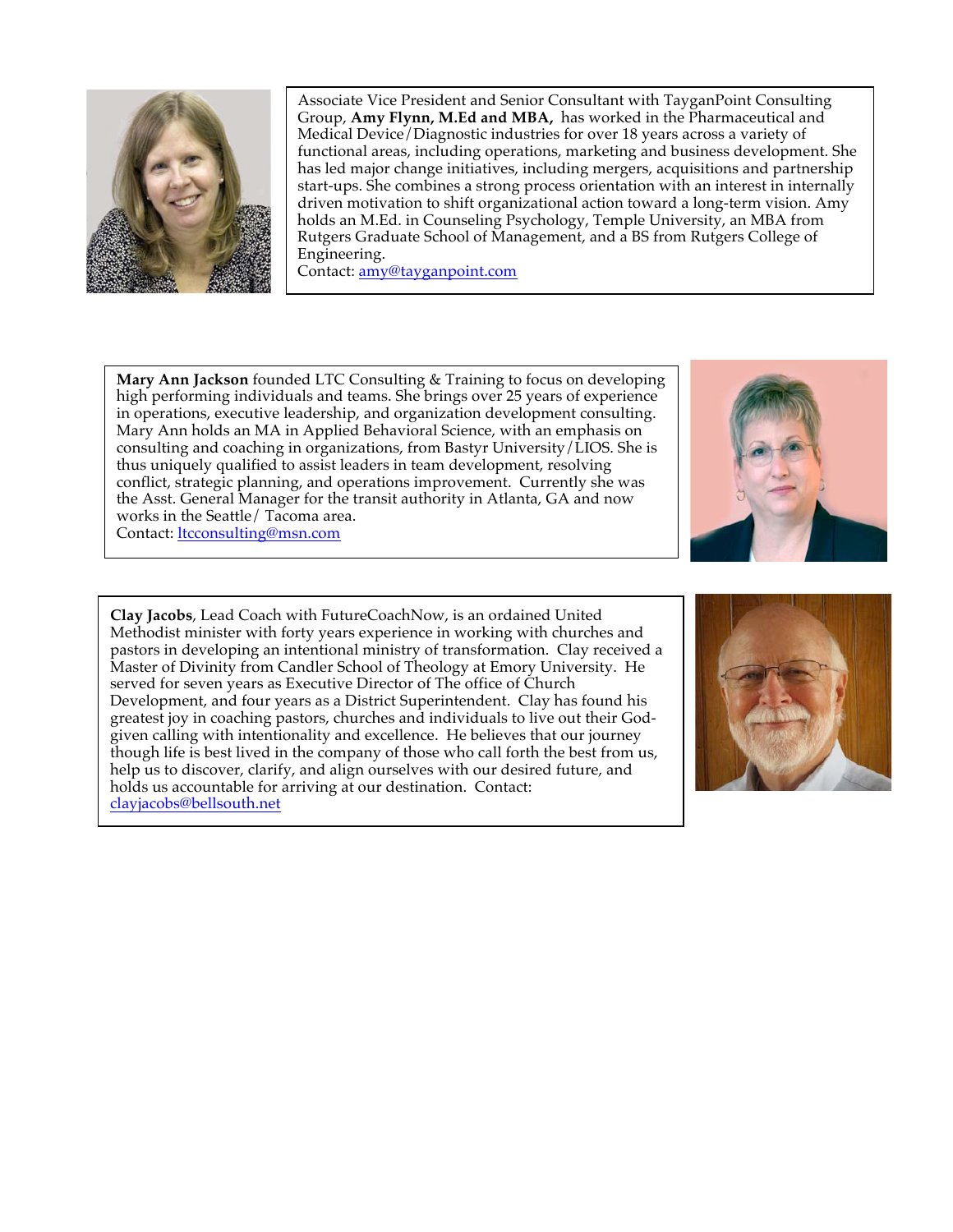

**Butler Knight, M.Ed., Ed.S.,** with 21 years of experience working with students and professionals at the elementary, middle, and high school levels in both general and special education, joined the College of William and Mary, Virginia Department of Education (VDOE) Training and Technical Assistance Center  $(T/TAC)$  in 2006. She earned her B.A. in Sociology and Elementary Education from Hollins University and her M.Ed. and Ed.S. in Counseling from the College of William and Mary. She specializes in assisting with schoolwide-, classroom-, and individual-level positive behavioral interventions and applying Positive-Change/Appreciative Inquiry technologies in her work to support systems change in education. Contact: bsknig@wm.educ

**Catherine Learmonth, MBA, PSyM, PsyD abd**, is an OD consultant with 15 years of internal and external OD experience. Her expertise includes assessing and intervention design in executive coaching, team dynamics, conflict resolution and culture change. Her clients have included diverse Johnson & Johnson companies such as Cordis, Ortho-McNeil Pharmaceuticals and J&J Corporate Finance, Rutgers University, Honeywell, Distinguished Programs, Adventist Healthcare, Roche, and others. She is currently resides in Canada, outside Toronto. Contact: cathlear2@msn.com





**Everett Marshall, MBA,** brings over 20 years experience in both the public and private sectors. A graduate from the U.S. Naval Academy, Everett served as a Surface Warfare Officer on U.S. Navy warships and as a Diversity Admissions Counselor for the U.S. Naval Academy. He also worked in the private sector with a global business consulting /IT services company focused on the development of recruiting and training programs. Everett completed the Executive MBA program at Loyola College in Maryland, and is a Senior Consultant with the Center for Organizational Excellence, where he has worked in the areas of organizational change, facilitation, team building, and stakeholder engagement/alignment. He is also actively involved in supporting community and non-profit groups as a Certified Strengthening Families Program facilitator. Contact: everett92@yahoo.com

**Marsha Montgomery, MBA**, a Principal Consultant with TayganPoint Consulting Group, has 25 years experience working in the automotive, consumer, financial and pharmaceutical industries. She has held managerial and consulting leadership positions in major transformation initiatives, including a highperformance organization start-up and a company-wide strategic redirection. She has helped numerous organizations achieve enhanced results through process improvement, organization redesign and strategy implementation. She brings a focus on achieving results as well as a passion for engaging the best in each individual. Marsha holds a BBA from the College of William and Mary and an MBA from the University of Virginia's Darden School. Contact: marsha.monty@gmail.com

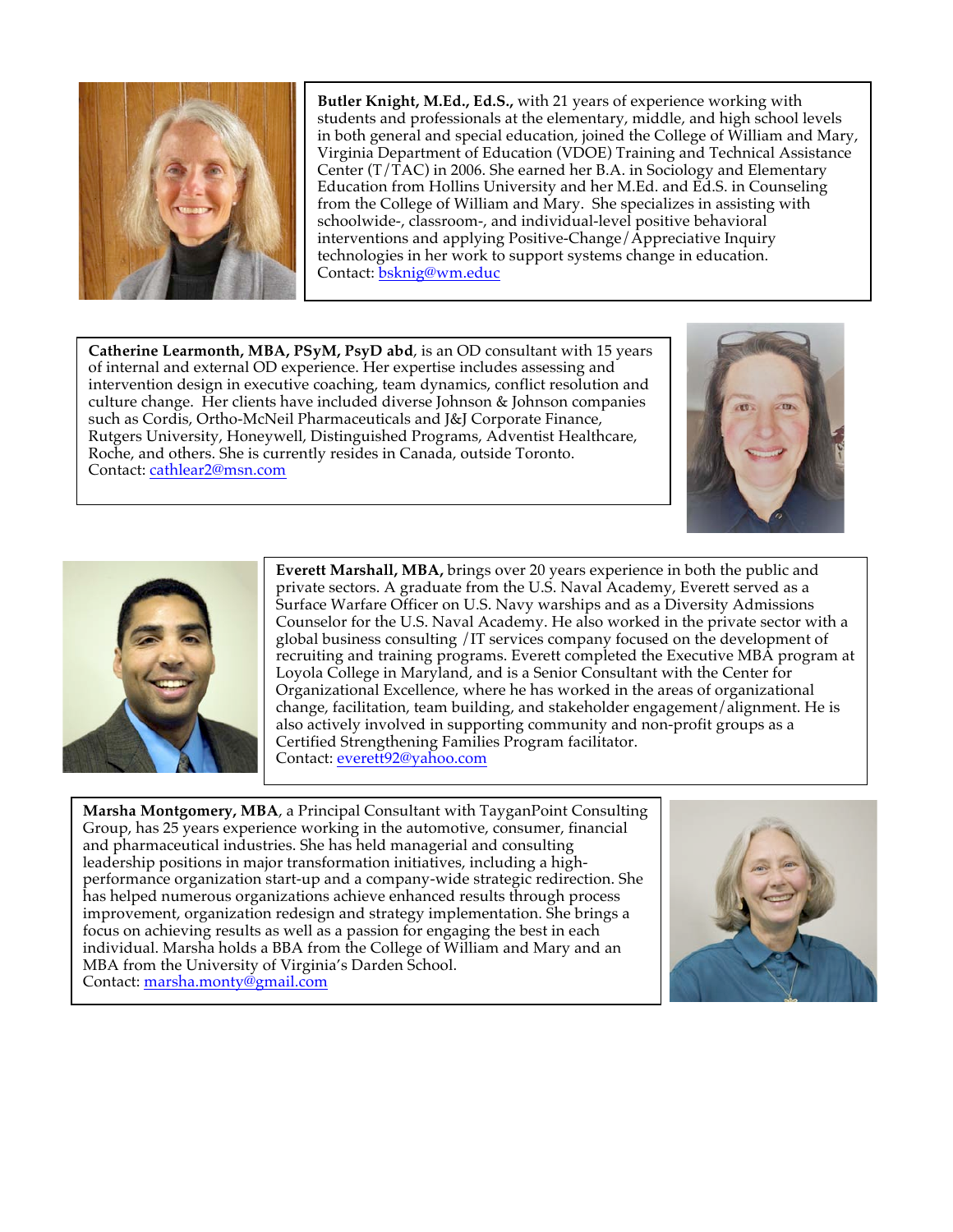Applying his Rutgers University graduate degree in Labor Relations for the first 10 of his 25 years working in organizations, **John Prins** represented both the interests of labor, and, as an internal consultant, management. He has consulted with companies, associations, school districts and non-profit organizations employing a strength-based approach to strategic planning in a process that has been called "refreshingly free of rancor." Since 2003, John has served as Director of Human Resources for the Clifford W. Beers Clinic, the nation's oldest community-based children's mental health clinic in New Haven and has occupied leadership positions at the local board and statewide association of school boards. Contact: prins.assoc@comcast.net.



As a performance improvement consultant, **Anne Papinchak, MBA,** has a passion for achieving strategic goals through people, process, and systems development. She builds capacity in others through her consulting practice, while her successful team leadership, strategic agility and critical thinking skills enhance her work in organizational and personal effectiveness. Anne has served as a coach for the Coro Center for Civic Leadership/Women in Leadership program, has been a Malcolm Baldrige National Quality Program Examiner and is known for sustainable innovative results, on-time and within budget, often through cross-functional and global remote teams. She completed the Carnegie Mellon Executive Management program, Duquesne University Non-Profit Leadership training, and is a graduate of Syracuse University and the University of Pittsburgh. Contact: anne.papinchak@gmail.com

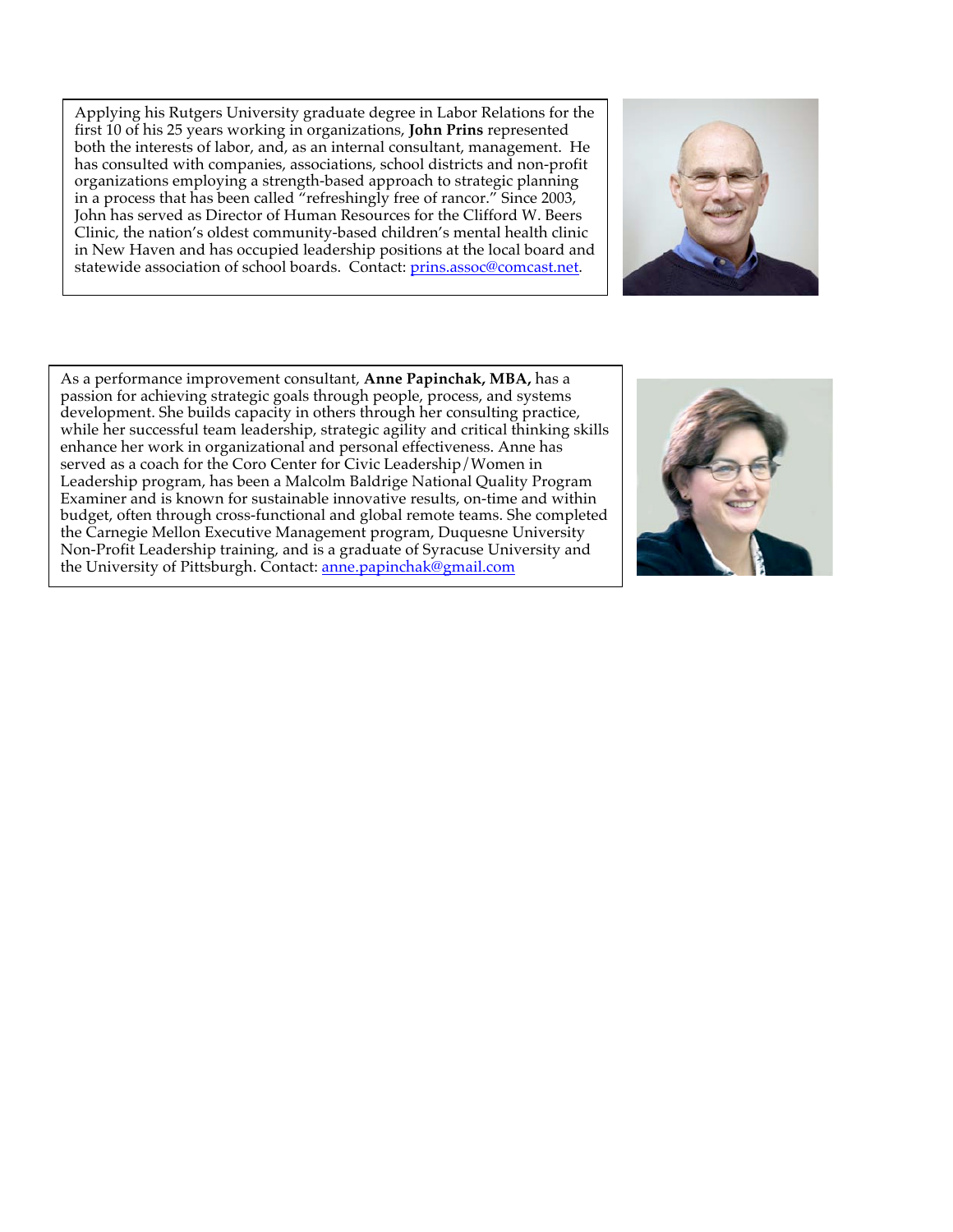**Rosaline Rajan, MS, MBA,** has over 20 years experience in providing business coaching and support services to Fortune 100 and other companies in the areas of corporate and operational strategy development and alignment, business process improvement and organizational transformation and realignment. She is an experienced project and portfolio manager, having worked with several consulting organizations, and is the founder of Artha Group, a Princeton, NJbased consulting firm. Rosaline has an MBA, and an MS in Personnel Management and Industrial Relations. She is a very generous listener and learner and has a great passion for working with people in their day-to-day challenges in forming strong teams, resolving conflicts and making good decisions. Contact: rosaline.rajan@theartha.com





**Karen Ray, MA**, has 25 years of experience working in the public sector. As a training and organization development consultant, she specializes in innovation and problem-solving in non-profit, community and government agencies. Most of her current work focuses on inter-agency collaboration; her time is split between on-going, in-depth consultation with organizations, and training workshops on how to build successful partnerships. She's known for active, highly participative sessions that focus on real-time problems and potential solutions. She authored the award-winning book "The Collaboration Handbook." (Fieldstone Publications). Learn more about her work at www.karenrayassociates.com. Contact: karenray@visi.com

As an executive coach and consultant, **Scottie Reeves, Ph.D.,** specializes in performance enhancement in organizations going through major change. She has had experience in sales and management with two major insurance companies, and has an extensive background in counseling and human relations. She currently teaches graduate students advanced counseling skills and, participates with other coach/consultants on large scale, whole system performance improvement projects. Scottie completed her Ph.D. at New York University in Counseling Psychology.



Contact: scottie.rpd@gmail.com



**Tina Sutton, MA,** leverages her strategic, analytical, and creative skills, to engage with passion in the areas of organizational development, change management, and empowering individuals and teams to achieve beyond their existing personal limits. In Tina's work with Boards, she coaches senior leaders on leading change, building organizational capacity, and connecting with employees. She has over 20 years experience as a Psychologist, Trainer, Facilitator, and Program Developer and served as an Army Reserve Officer for 9 years and as an Executive Officer for two years, in an Institutional Training Division leading 700+ troops. Tina holds a Master's Degree in Clinical/Community Psychology, and begins a Doctoral Program in Coaching and Strategic Leadership in May 2012. Contact: tinasutton1908@gmail.com